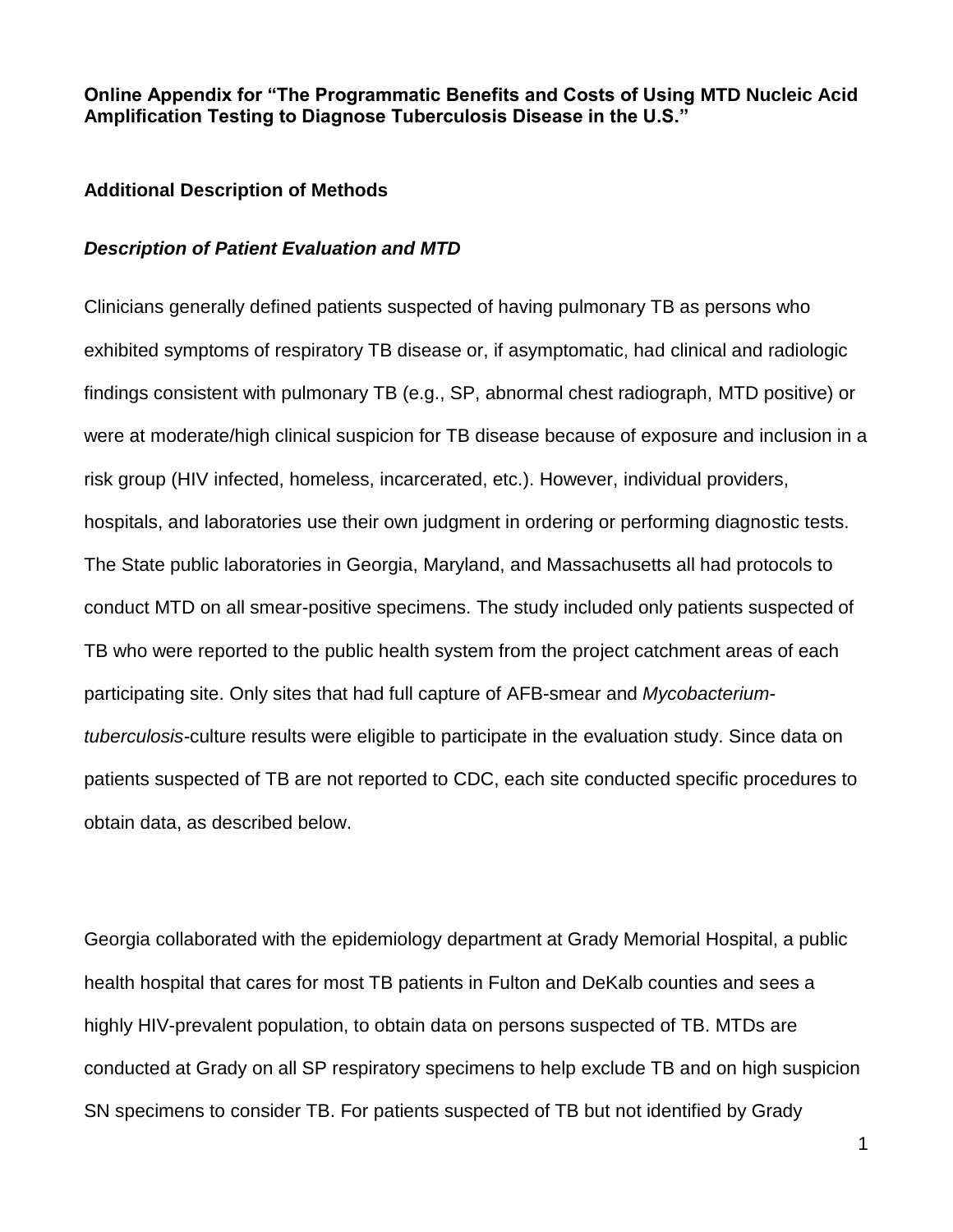Hospital, Georgia collaborated with the Georgia Department of Human Resources to obtain data.

In Hawaii, in accordance with Hawaii law, all persons suspected of TB, including those seen in the private sector, are reported to the Hawaii Department of Health (DOH) TB Branch within 24 hours. The majority (70%) of persons suspected of TB are reported to the DOH by the DOH TB Clinic, which also houses the TB Registry. Patients suspected of having TB by the DOH are identified through administrative screening, evaluation of recent immigrants, TB contact investigation, or through referrals to the DOH TB Clinic from private doctors. Clinical data of patients suspected of TB were abstracted from the DOH TB Clinic charts and/or electronic tracking system. Most specimens were analyzed for *M. tuberculosis* by one private commercial laboratory, which along with other laboratories sent specimen results to the DOH TB Registry.

In Massachusetts, the state laboratory conducted most MTD, with the remainder performed by individual hospitals or by commercial laboratories. Once a suspect was reported to the public health system, Massachusetts reviewed daily reports and gathered needed information by contacting multiple providers and laboratories.

Maryland officially defined persons suspected of TB as having a lab-confirmed AFB-positive smear or biopsy report consistent with active TB disease, an abnormal chest radiograph suggestive of active TB, or having initiated ≥ two anti-TB medications. Persons suspected of TB were immediately reported to the Maryland DOH and materials submitted. However, the

2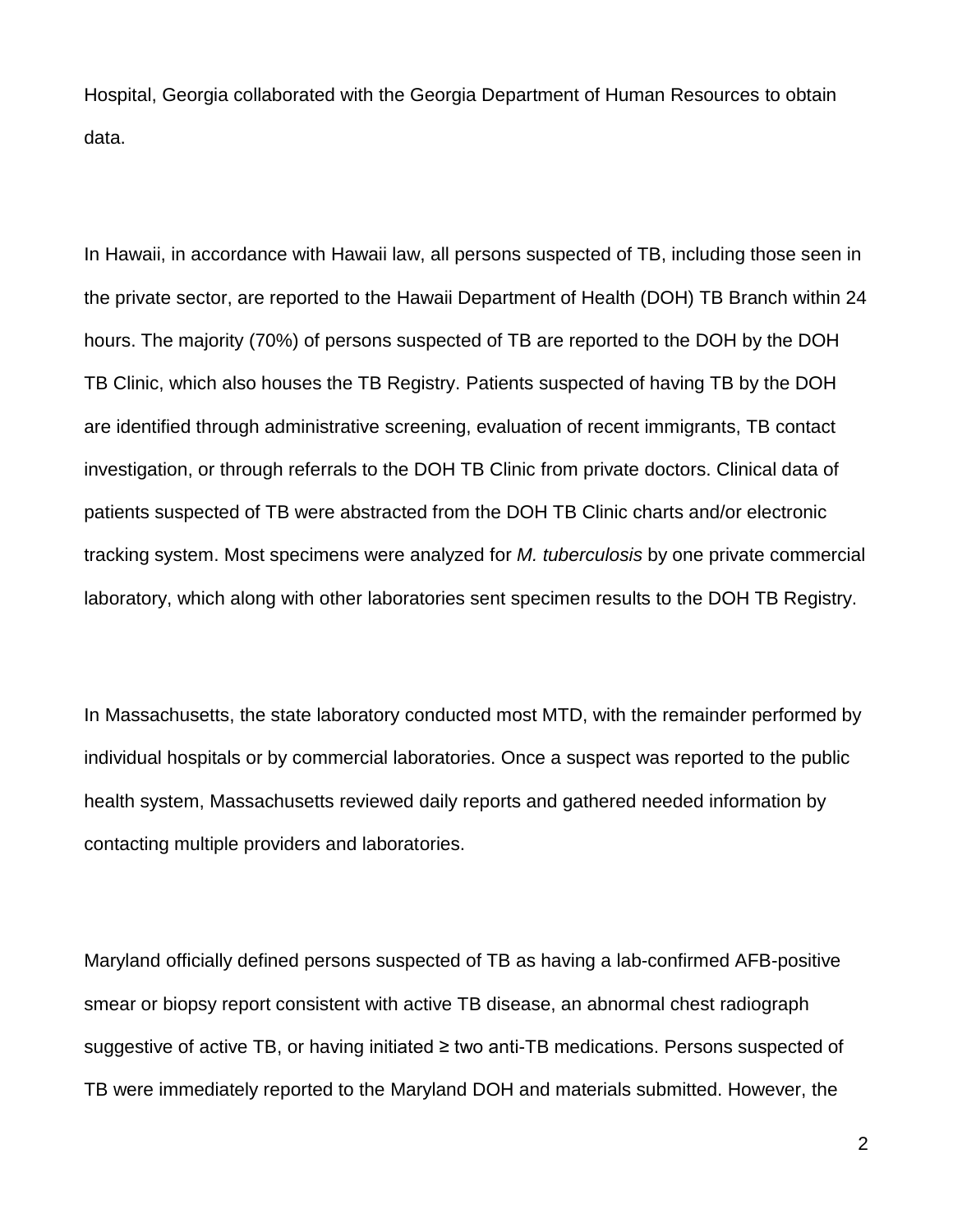timing of suspect reporting varied according to clinician discretion and whether state or private laboratories were used. If private laboratories were used, the suspect was referred to the local DOH TB clinic where the provider collected new specimens if the patient had been treated for less than seven days and sent them to the Maryland State Laboratory for AFB testing followed by MTD on all SP specimens and decided whether to start anti-TB treatment. If the MTD was positive, then the suspect was reported; if the MTD was negative, then the clinician determined whether to report the patient as a suspect. Other activities (contact investigation, isolation, etc.) were started depending on clinical data and symptoms. Maryland had access to Maryland State Laboratory data; all DOH TB clinics used the State Laboratory, as well as some hospitals and private doctors.

### *Analysis*

The following outcomes were analyzed: AFB smear result (positive or negative), MTD conducted and result (positive or negative), *Mycobacterium tuberculosis* culture result (positive or negative), MTD and no MTD positive predictive value (PPV), MTD and no MTD negative predictive value (NPV), MTD and no MTD sensitivity, and MTD and no MTD specificity, nontuberculous mycobacterial disease diagnosis, TB-related hospitalization, and TB-related death.

To assess statistically significant associations at p<0.05 with dichotomous outcomes (MTD use, CP, NTM diagnosis), we used multivariable log-binomial regression (SAS Version 9.2, 9.3) including patient demographics and sites for final model determination. We defined substance abuse as a history of injection or non-injection illicit drug use or excess alcohol use within one year of suspect assessment. Patient demographics were: age groups 25-44, 45-64,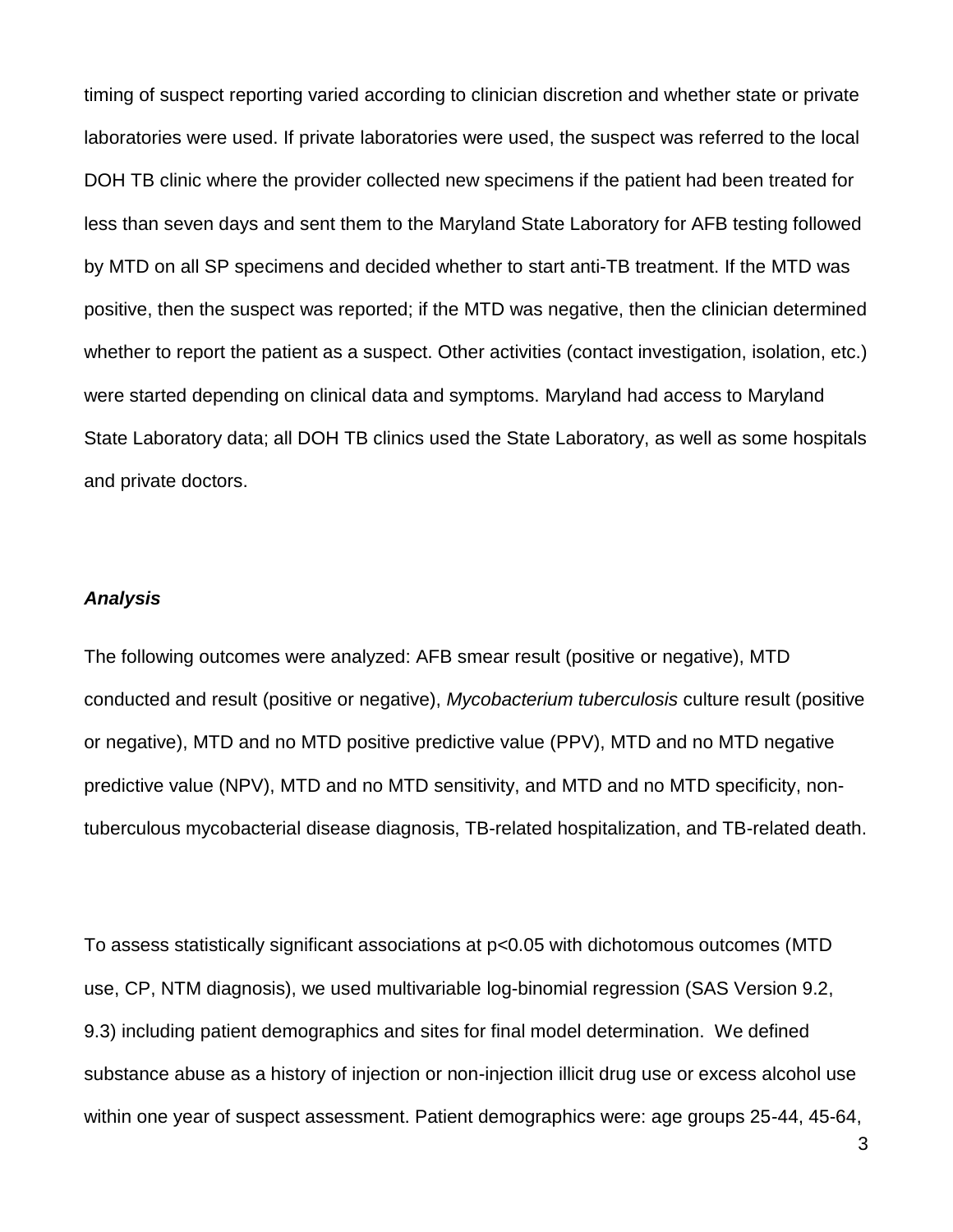≥ 65 versus age < 25 as the referent; race/ethnicity Hispanic, black/African American (henceforth referred to as "black"), Asian, American Indian/Alaskan Native (AIAN), Native Hawaiian/Other Pacific Islander (NHPI) versus white; foreign-born versus US-born; HIVinfected versus HIV-uninfected; homelessness within the past year versus none; substance abuse within the past year versus none. Suspects missing any of the above characteristics were deleted from the models.

Outpatient days for patients never hospitalized were calculated as the product of the number of non-hospitalized patients and the average days to TB determination. For hospitalized patients, outpatient days were the product of the total number of persons hospitalized times the average outpatient days prior to determination. Contact investigation days were calculated as the average days of contact investigation per contact (average number of contact investigation days prior to TB determination per suspect divided by the average number of contacts per suspect) times the total number of contacts tested (average number of contacts per suspect times the number of suspects having contacts tested for latent TB infection).

Standard unit costs (presented in Table S2) were estimated as follows. The fee for the MTD (CPT Code 83898) was obtained from the Physicians' Fee and Coding Guide<sup>1</sup> and converted to a cost using the 0.5 cost-to-charge ratio the for pulmonary diagnostic group.<sup>2</sup> Cost per person per day of TB-related hospitalization was obtained from a multisite U.S. study of TB hospitalization.<sup>3</sup> To that cost, we added in physician fees initial hospital care for level 2 (CPT Code 99222),<sup>1</sup> converted to a cost (multiplied by 0.5).<sup>2</sup> Medicare reimbursements were used to estimate costs for respiratory isolation (CPT Code 94662), intensive care (CPT Code 99292),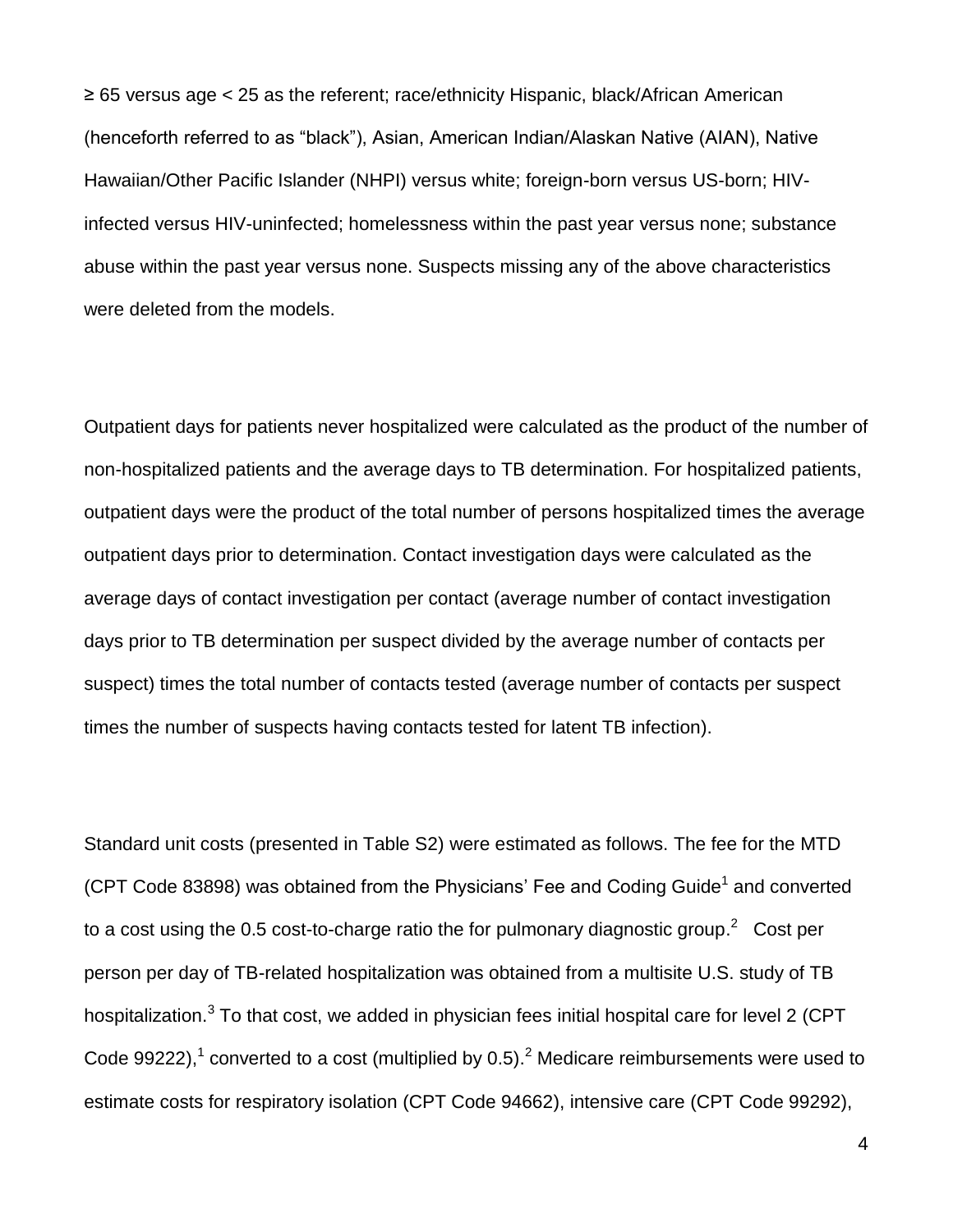mechanical ventilation (CPT Code 94003).<sup>4</sup> To estimate the costs per day of outpatient management of a patient suspected of TB, we used an average daily personnel cost at health departments from a study at three U.S. sites, $^5$  averaged after adjusting each site's costs to a U.S. basis using Medicare Geographic Adjustment Factors (1.08 for New York City and Massachusetts and 0.94 for Texas),  $6$  and updating the cost to 2010 dollars using the change in the U.S. Bureau of Labor Statistics average hourly earnings ratio (19.07/14.02).<sup>7</sup> Medication costs of \$3/dose (from unpublished citations of public health HRSA 340B Program negotiated TB medication costs) were added. The cost per person per day of contact investigation were obtained from a multisite U.S. study of contact investigation:<sup>8</sup> costs of \$180/contact in 1999 dollars from the study, divided by 130 for 6 months of 5-day weeks, to obtain a daily estimate, updated to 2010 dollars using the change in the medical care CPI. $9$  Productivity loss per day was estimated at \$165 in 2000 dollars,<sup>10</sup> updated to 2010 dollars by the change in average hourly earnings ratio.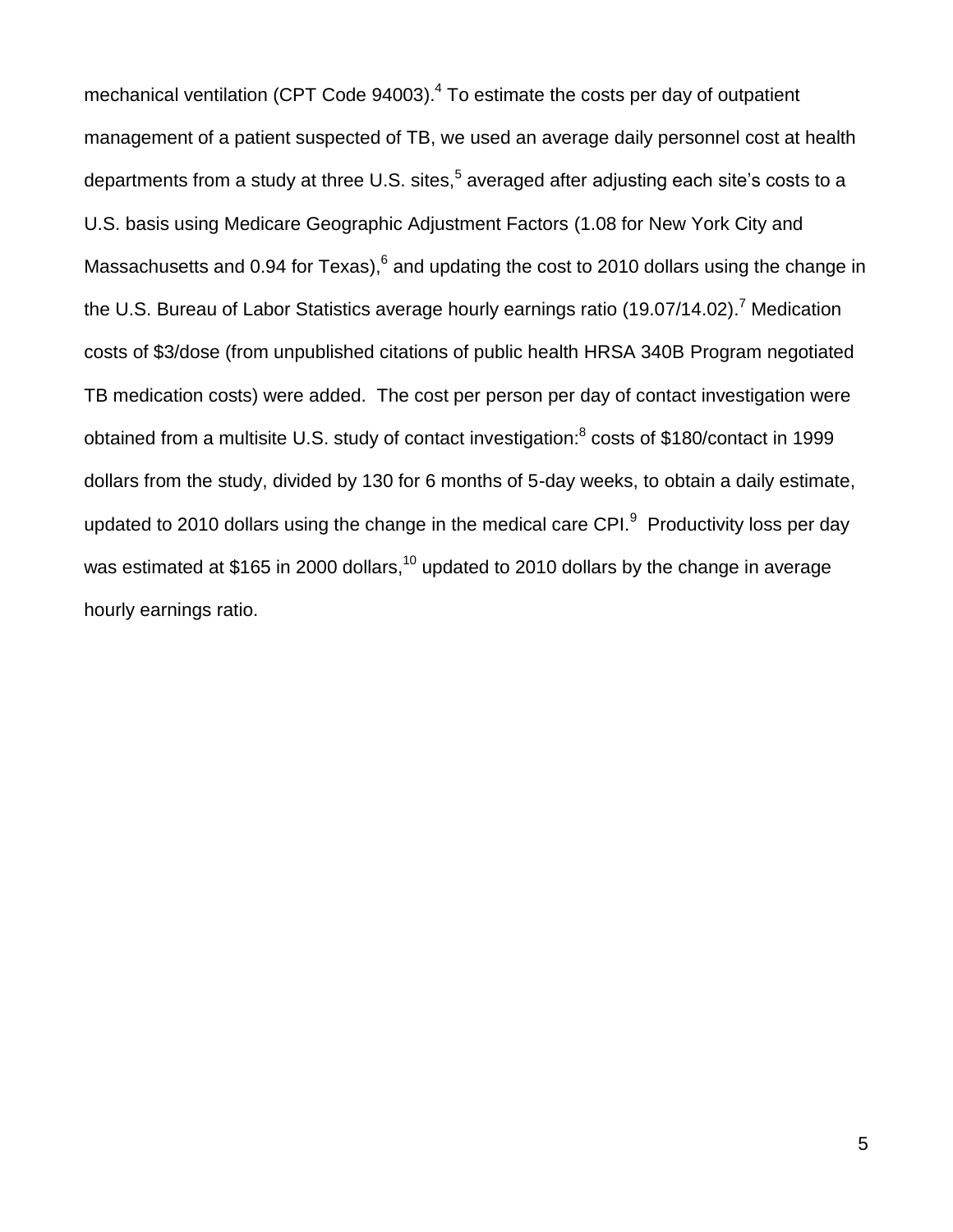## **Figure S1. Cohort Description**

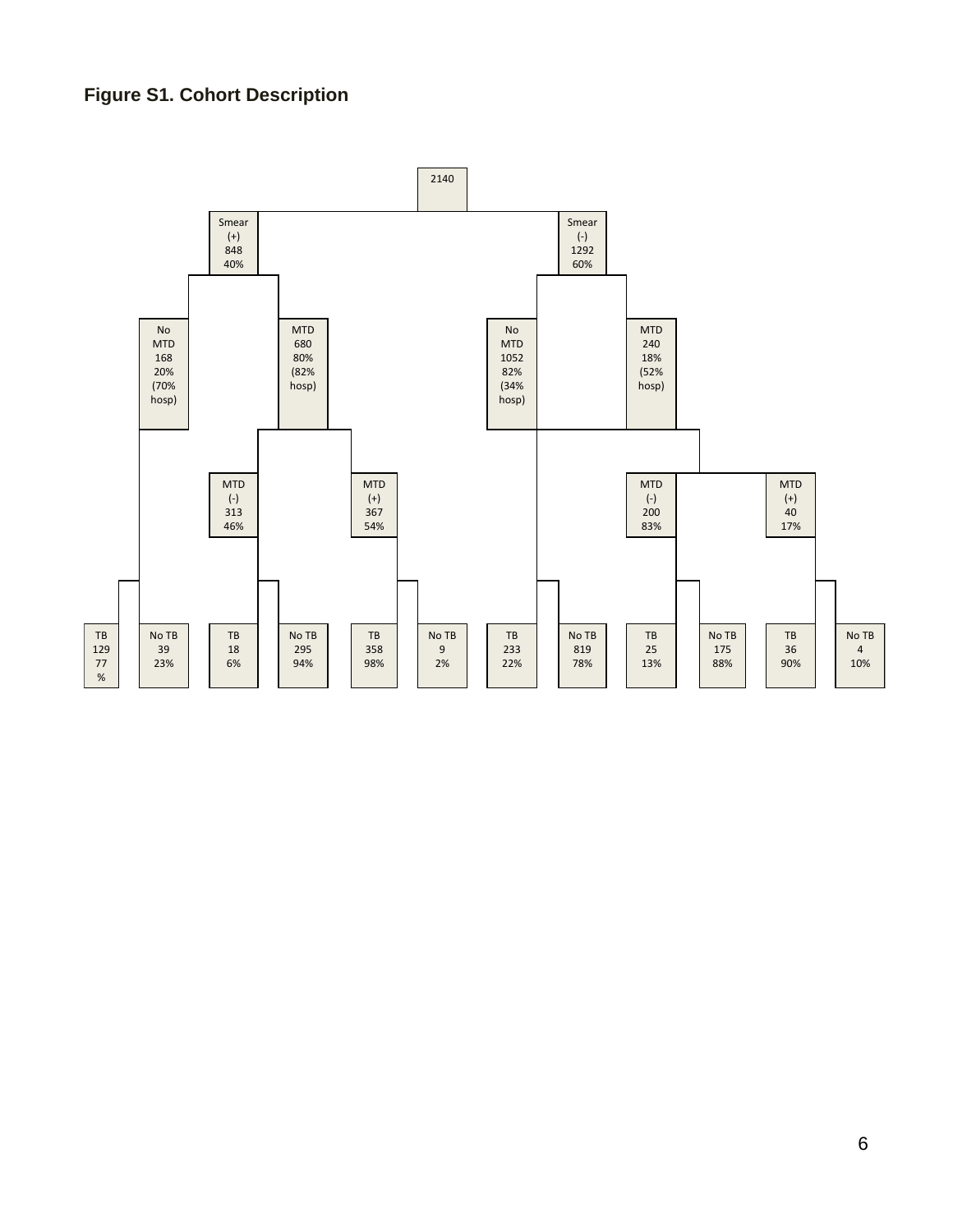## **Figure S2. Analysis Methods**

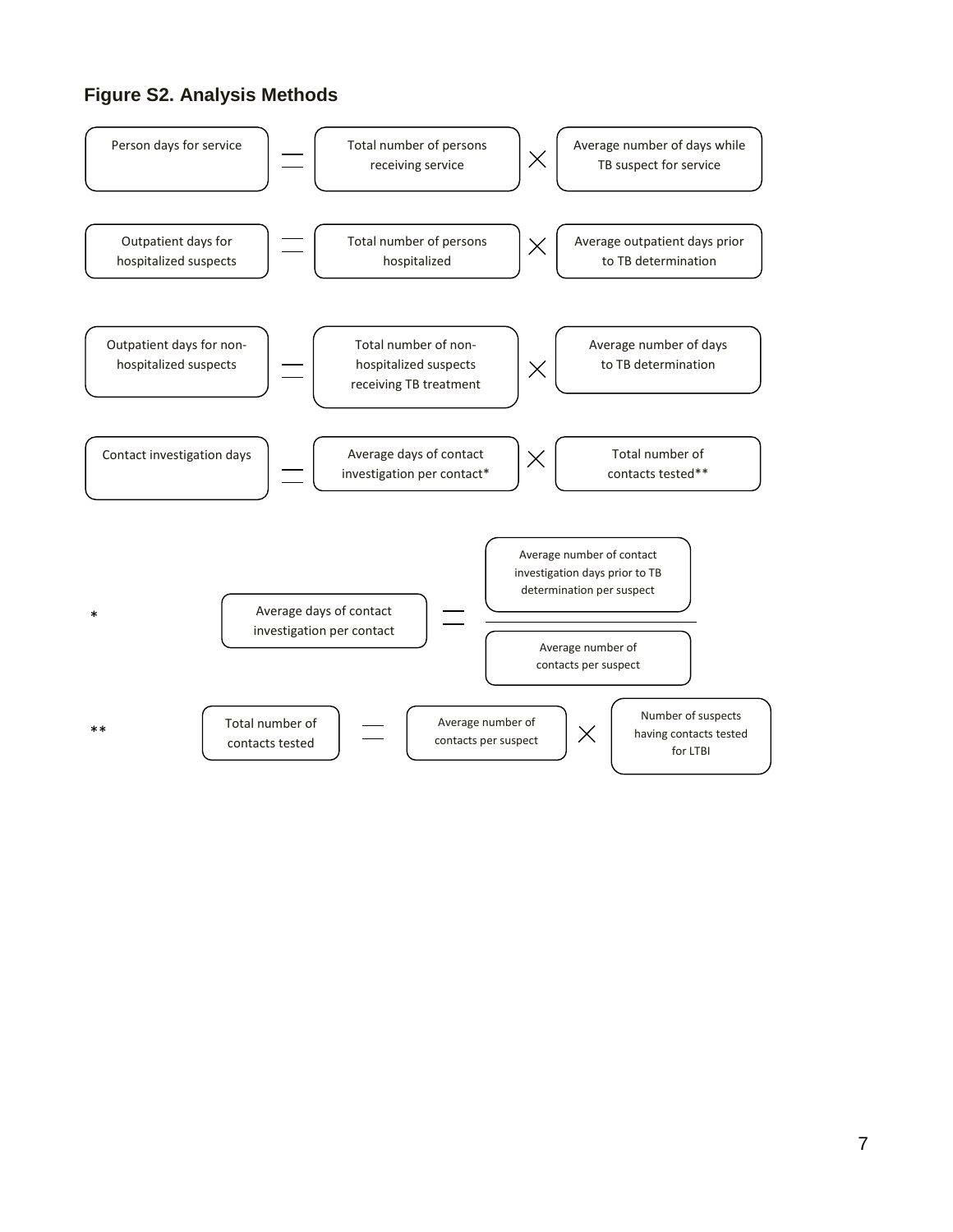# **Table S1. Average Days from TB Suspicion to TB Treatment**

| Average Days from Initial TB Suspicion to Treatment ! |      |                  |                     |                  |
|-------------------------------------------------------|------|------------------|---------------------|------------------|
|                                                       |      |                  |                     | Days to          |
|                                                       |      | <b>Started</b>   | ℅                   | <b>Treatment</b> |
|                                                       | N    | <b>Treatment</b> | <b>Started</b>      | <b>Start</b>     |
| $SP/MTD(+)$                                           | 367  | 355              | $97\%$ <sup>*</sup> | 5                |
| SP/MTD(-)                                             | 313  | 73               | 23%*                | 12               |
| <b>SP/No MTD</b>                                      | 168  | 147              | 88%                 | 7                |
|                                                       |      |                  |                     |                  |
| SN/MTD(-)                                             | 200  | 107              | 54%*                | 7                |
| $SN/MTD(+)$                                           | 40   | 40               | 100%*               | 9                |
| <b>SN/No MTD</b>                                      | 1052 | 439              | 42%                 | 12               |
|                                                       |      |                  |                     |                  |
| <b>Total</b>                                          | 2140 | 1161             | 54%                 |                  |

**Average Days from Initial TB Suspicion to Treatment !**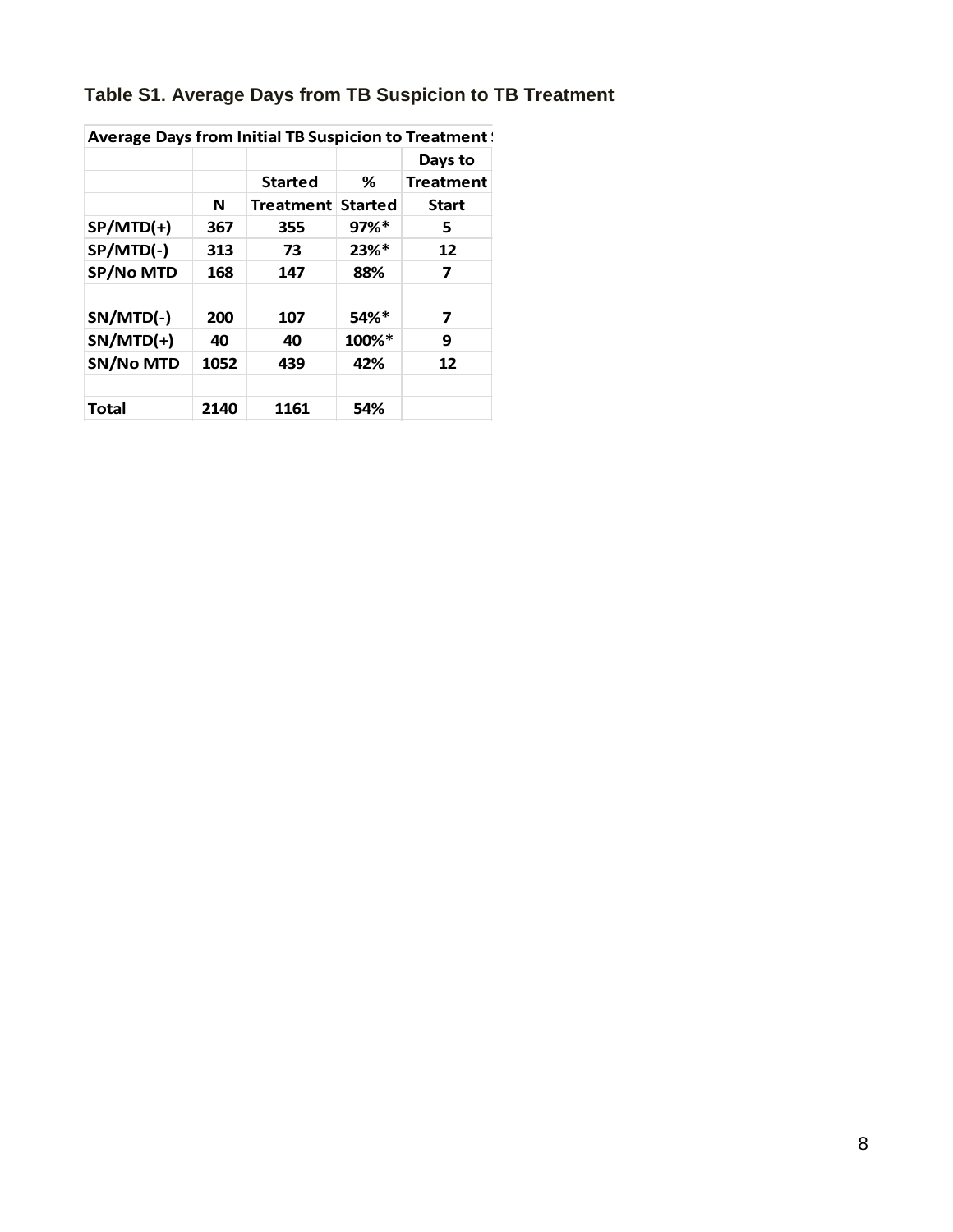# **Table S2. Cost Inputs, 2010 U.S. Dollars**

|                 | Cost Per Person |                                                                                                                                                                                                                            |  |
|-----------------|-----------------|----------------------------------------------------------------------------------------------------------------------------------------------------------------------------------------------------------------------------|--|
| <b>CPT Code</b> | Per Day         | <b>Source</b>                                                                                                                                                                                                              |  |
|                 |                 | Reference #1: 2009 Physician Fee and Coding Guide value, converted to a                                                                                                                                                    |  |
| 83898           | S               | $50$ $cost$                                                                                                                                                                                                                |  |
|                 |                 | Reference #3: CDC 1996 TB Hospitalization Study average cost; added in                                                                                                                                                     |  |
|                 | \$              | 1,355 physician fees converted to a cost, updated to 2010 dollars                                                                                                                                                          |  |
| 94662           | \$              | 36 Reference #4                                                                                                                                                                                                            |  |
| 99292           | S               | 114 Reference #4                                                                                                                                                                                                           |  |
| 94003           | S               | 65 Reference #4                                                                                                                                                                                                            |  |
|                 | \$              | Reference #5: TB suspect study average personnel costs per suspect for the<br>3 sites, cost-of-living adjusted to a US basis, divided by 40 days (8 weeks),<br>33 updated 2010 dollars, plus estimated TB medication costs |  |
|                 | \$              | Reference #8: CDC 1999 Outcomes of Contact Investigation Study<br>\$180/contact in 1999 dollars, updated to 2010 dollars, divided by 130 for 6<br>2 months of 5-day weeks                                                  |  |
|                 | \$              | Reference #10: Value of a lost day of work of \$165 in 2000 dollars, updated<br>224 to 2010 dollars by the change in the average hourly earnings ratio                                                                     |  |